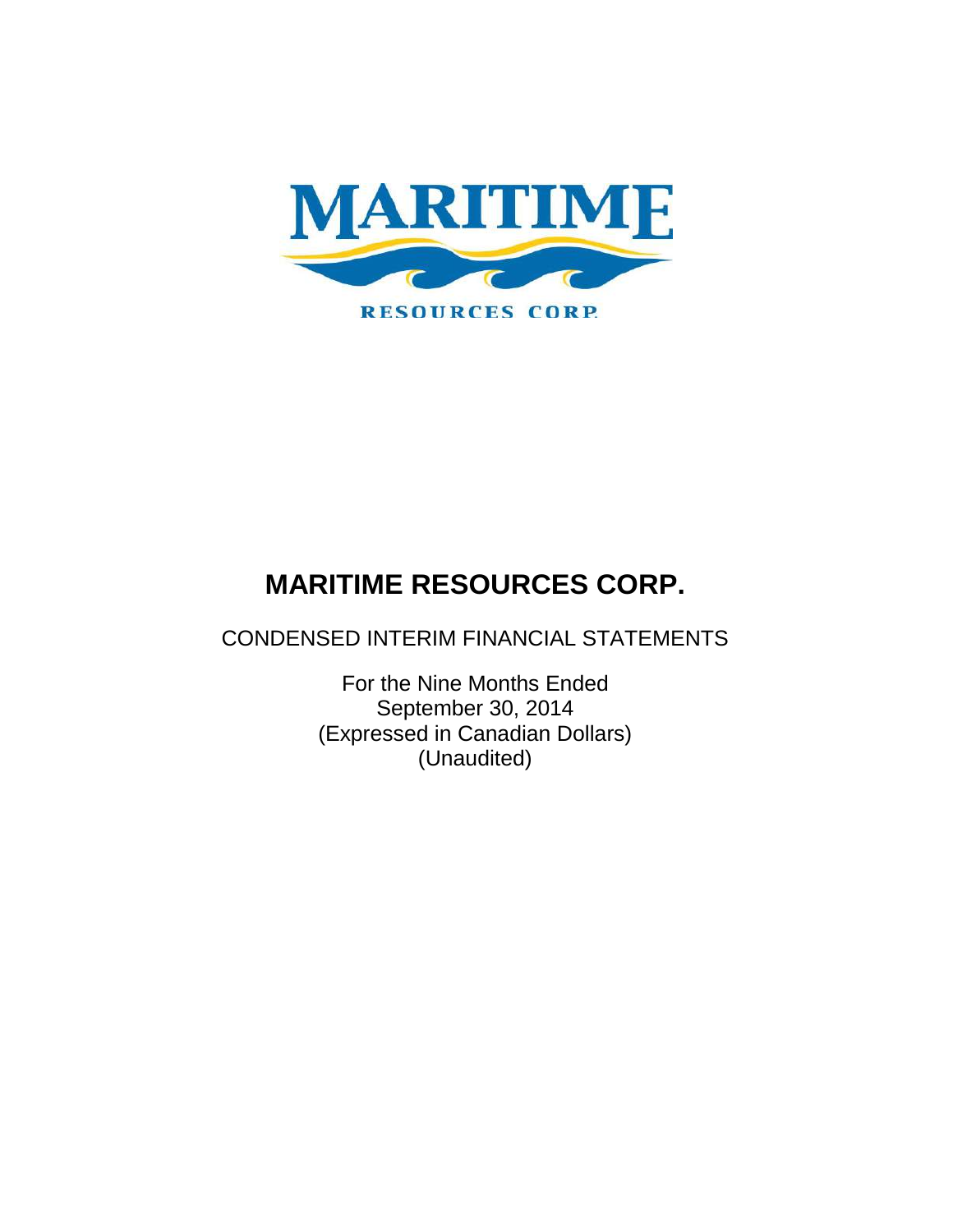

**Notice** 

## **Notice of No Auditor Review of the Condensed Interim Financial Statements**

The accompanying unaudited condensed interim financial statements of Maritime Resources Corp. ("the Company"), for the nine months ended September 30, 2014, have been prepared by management and have not been the subject of a review by the Company's independent auditor.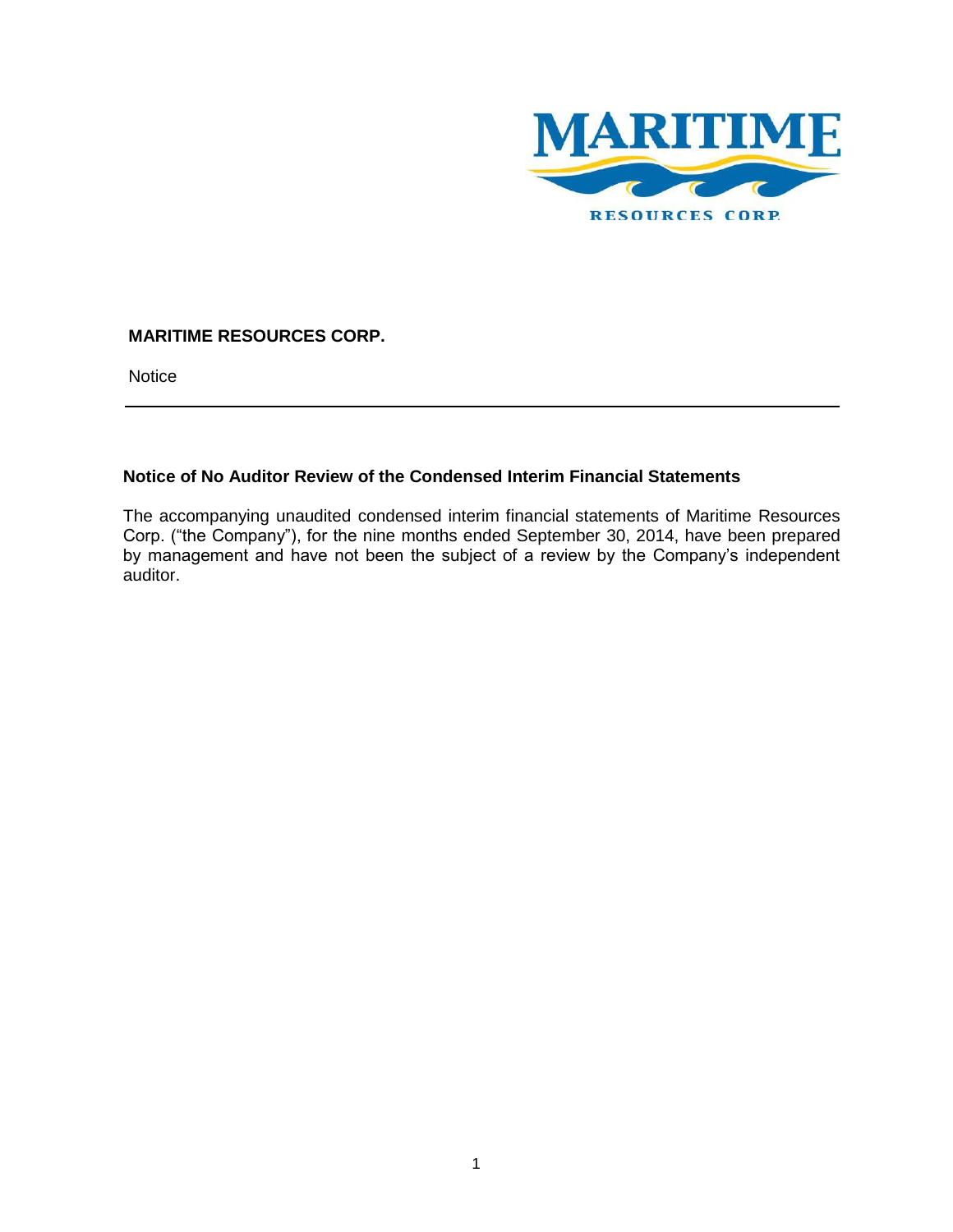## **Condensed Interim Statements of Financial Position**

(Expressed in Canadian Dollars)

(Unaudited -- Prepared by Management)

|                                             | Note            | September 30, 2014 | December 31, 2013 |
|---------------------------------------------|-----------------|--------------------|-------------------|
| <b>Assets</b>                               |                 |                    |                   |
| <b>Current assets</b>                       |                 |                    |                   |
| Cash                                        | $6\phantom{1}6$ | \$<br>8,784        | \$<br>158,478     |
| Receivables                                 | 7               | 7,232              | 9,378             |
| Prepaid expenses                            |                 | 11,939             | 10,785            |
|                                             |                 | 27,955             | 178,641           |
| Exploration and evaluation assets           | 8               | 4,777,605          | 4,600,234         |
|                                             |                 | \$<br>4,805,560    | \$<br>4,778,875   |
| <b>Liabilities and Shareholders' Equity</b> |                 |                    |                   |
| <b>Current liabilities</b>                  |                 |                    |                   |
| Accounts payable and accrued liabilities    | 9 & 15          | \$<br>67,704       | \$<br>140,693     |
| Loans                                       | 10              |                    | 120,000           |
| Other liability                             | 11              | 12,750             |                   |
|                                             |                 | 80,454             | 260,693           |
| <b>Shareholders' Equity</b>                 |                 |                    |                   |
| Share capital                               | 13              | 6,041,152          | 5,524,652         |
| Warrants                                    | 14              | 8,000              |                   |
| Share-based payments reserve                | 13              | 555,199            | 402,652           |
| <b>Deficit</b>                              |                 | (1,879,245)        | (1,409,122)       |
|                                             |                 | 4,725,106          | 4,518,182         |
|                                             |                 | \$<br>4,805,560    | \$<br>4,778,875   |

See accompanying notes to the financial statements.

Subsequent events Note 16

Approved and authorized for issuance by the Board of Directors:

*"Douglas Fulcher"* …………………………………………………… Director Douglas Fulcher

*"Maynard Brown"* …………………………………………………… Director

Maynard Brown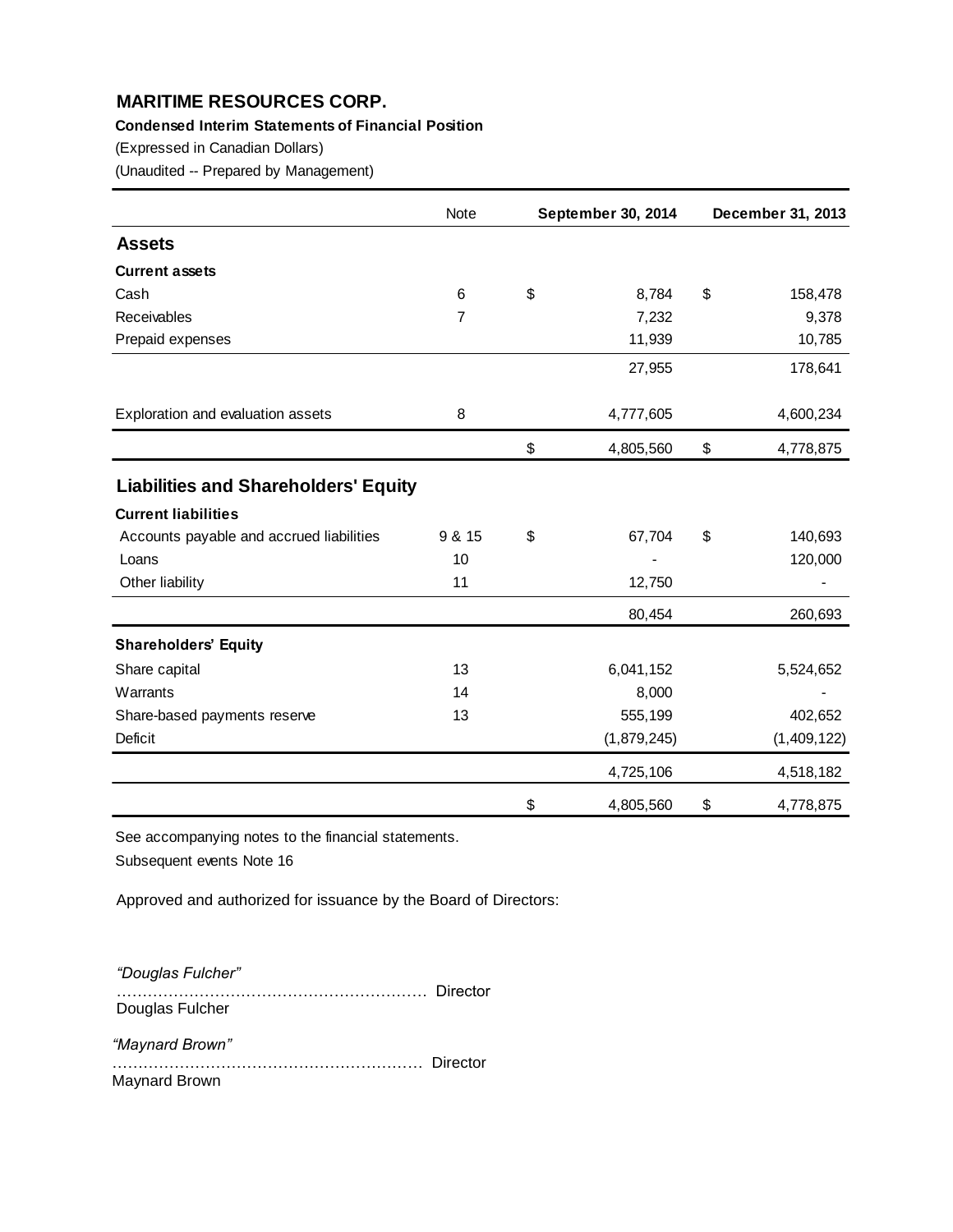**Condensed Interim Statements of Operations and Comprehensive Loss**

(Expressed in Canadian Dollars)

(Unaudited -- Prepared by Management)

|                                                      |       | September 30    |    | For the Three Months Ended |   | For the Nine Months Ended<br>September 30 |      |            |
|------------------------------------------------------|-------|-----------------|----|----------------------------|---|-------------------------------------------|------|------------|
|                                                      | Note  | 2014            |    | 2013                       |   | 2014                                      |      | 2013       |
| <b>Expenses</b>                                      |       |                 |    |                            |   |                                           |      |            |
| Administration and other                             |       | \$<br>15,168 \$ |    | 18,420 \$                  |   | 73,240 \$                                 |      | 61,362     |
| Consulting                                           |       | 23,400          |    | 46,050                     |   | 113,767                                   |      | 123,850    |
| Directors' fees                                      | 15(b) |                 |    | 22,500                     |   |                                           |      | 67,500     |
| Financing expense and interest on loans payable      | 10    |                 |    | 27,222                     |   | 4,669                                     |      | 81,074     |
| Investor relations and promotion                     |       | 10,724          |    | 35,532                     |   | 75,948                                    |      | 94,914     |
| Professional fees                                    |       | 13,243          |    | 12,025                     |   | 49,952                                    |      | 36,520     |
| Share-based payments                                 | 13(c) | 1,416           |    | 691                        |   | 154,321                                   |      | 114,210    |
| Loss Before Deferred Tax Recovery                    |       | (63, 951)       |    | (162, 440)                 |   | (471, 897)                                |      | (579, 430) |
| Deferred tax recovery - flow-through                 |       |                 |    |                            |   |                                           |      | 64,950     |
| Loss and Comprehensive Loss for the Period           |       | \$<br>(63,951)  | -S | (162, 440)                 | S | (471,897)                                 | S    | (514, 480) |
| Loss Per Share - Basic                               |       | \$<br>(0.002)   | S  | (0.005)                    | S | (0.014)                                   | - \$ | (0.017)    |
| Weighted Average Number of Common Shares Outstanding |       | 35,501,130      |    | 31,268,363                 |   | 34,399,972                                |      | 30,779,863 |

See accompanying notes to the financial statements.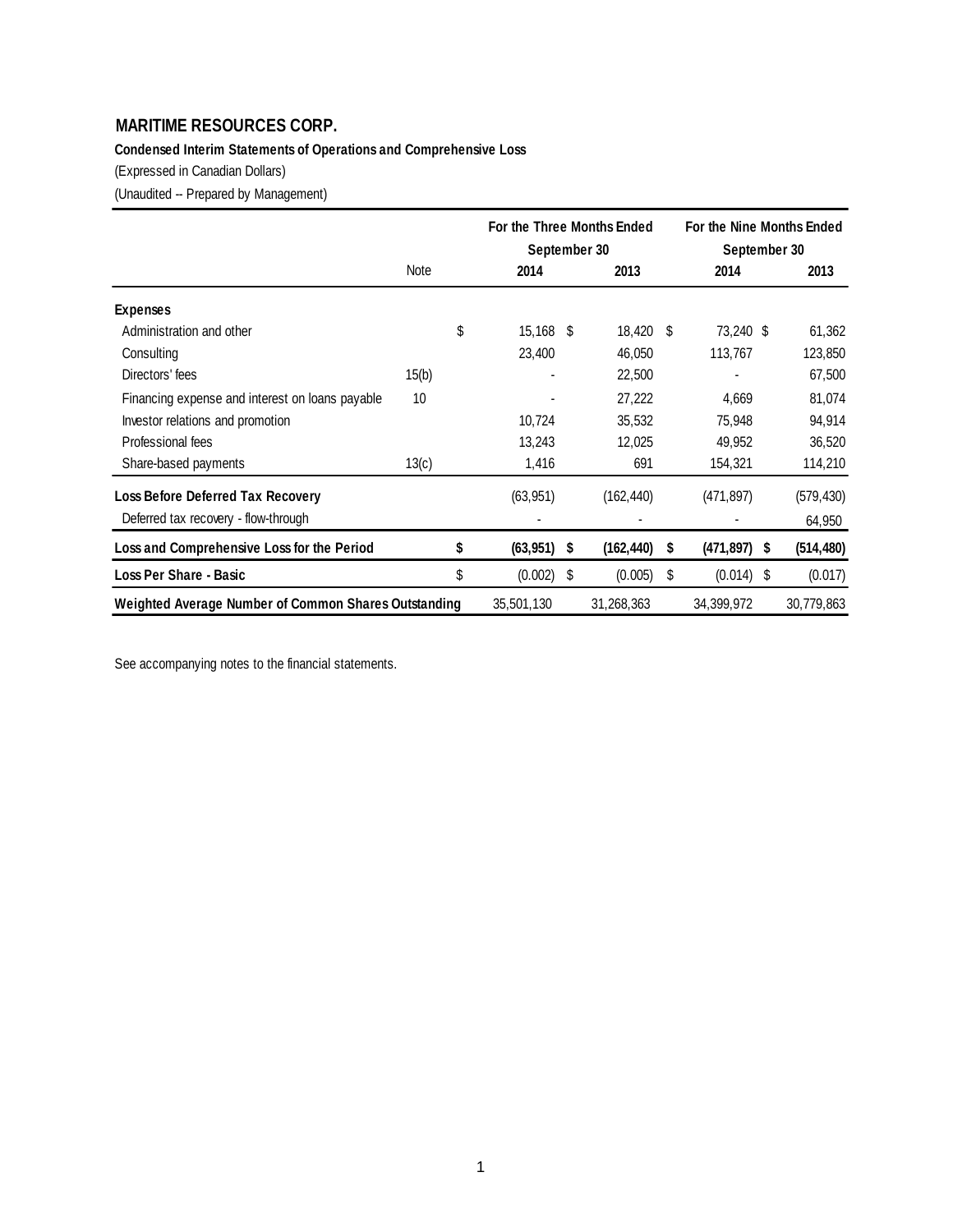## **Condensed Interim Statements of Cash Flows**

(Expressed in Canadian Dollars)

(Unaudited -- Prepared by Management)

|                                                                                   | For the Three Months Ended<br>September 30 |    |                 |      | For the Nine Months Ended<br>September 30 |   |            |
|-----------------------------------------------------------------------------------|--------------------------------------------|----|-----------------|------|-------------------------------------------|---|------------|
|                                                                                   | 2014                                       |    | 2013            |      | 2014                                      |   | 2013       |
| <b>Operating Activities</b>                                                       |                                            |    |                 |      |                                           |   |            |
| Loss for the period                                                               | \$<br>$(63,951)$ \$                        |    | $(162, 440)$ \$ |      | $(471, 897)$ \$                           |   | (514, 480) |
| Items not involving cash:                                                         |                                            |    |                 |      |                                           |   |            |
| Share-based payments                                                              | 1,416                                      |    | 691             |      | 154,321                                   |   | 114,210    |
| Financing expense and interest on loan payable                                    |                                            |    | 17,140          |      | 4,669                                     |   | 51,047     |
| Deferred tax recovery - flow-through                                              |                                            |    |                 |      |                                           |   | (64, 950)  |
|                                                                                   | (62, 535)                                  |    | (144, 609)      |      | (312, 907)                                |   | (414, 173) |
| Changes in non-cash working capital:                                              |                                            |    |                 |      |                                           |   |            |
| Receivables                                                                       | 380                                        |    | (10, 911)       |      | 2,146                                     |   | 105,746    |
| Prepaid expenses                                                                  | 2,216                                      |    | 228             |      | (1, 154)                                  |   | 629        |
| Accounts payable and accrued liabilities                                          | 14,523                                     |    | 33,739          |      | (88, 206)                                 |   | 70,413     |
|                                                                                   | 17,119                                     |    | 23,056          |      | (87, 214)                                 |   | 176,788    |
| <b>Cash Used in Operating Activities</b>                                          | (45, 416)                                  |    | (121, 553)      |      | (400, 121)                                |   | (237, 385) |
| <b>Investing Activities</b>                                                       |                                            |    |                 |      |                                           |   |            |
| Exploration and evaluation expenditures (net)                                     | (57, 924)                                  |    | (96, 753)       |      | (162, 154)                                |   | (273, 269) |
| Government grants and cost recovery received on exploration and evaluation assets |                                            |    |                 |      |                                           |   | 44,748     |
| Changes in non-cash working capital related to exploration and evaluation assets  |                                            |    | 1,048           |      |                                           |   | 8,543      |
| Cash Used in Investing Activities                                                 | (57, 924)                                  |    | (95, 705)       |      | (162, 154)                                |   | (219, 978) |
| <b>Financing Activities</b>                                                       |                                            |    |                 |      |                                           |   |            |
| Repayment of loan                                                                 |                                            |    |                 |      | (120,000)                                 |   |            |
| Interest paid                                                                     |                                            |    |                 |      | (4,669)                                   |   |            |
| Shares and warrants issued for cash                                               |                                            |    | 227,058         |      | 537,250                                   |   | 245,808    |
| <b>Cash Provided by Financing Activities</b>                                      |                                            |    | 227,058         |      | 412,581                                   |   | 245,808    |
| Change in cash for the period                                                     | (103, 340)                                 |    | 9,800           |      | (149, 694)                                |   | (211, 555) |
| Cash and Restricted Cash, Beginning of Period                                     | 112,124                                    |    | 155,985         |      | 158,478                                   |   | 377,340    |
| Cash and Restricted Cash, End of Period                                           | \$<br>8,784                                | \$ | 165,785         | - \$ | 8,784                                     | S | 165,785    |
| Cash paid for interest                                                            | \$                                         | \$ |                 | \$   | 6,707 \$                                  |   |            |
| Exploration and evaluation assets included in accounts payable and                |                                            |    |                 |      |                                           |   |            |
| accrued liabilities                                                               | \$<br>15,217                               | \$ | 9,884 \$        |      | 15,217 \$                                 |   | 9,884      |
| Non-Cash Financing activities:                                                    |                                            |    |                 |      |                                           |   |            |
| Other liability on flow-through share premium                                     | \$                                         | \$ |                 | \$   | 12,750 \$                                 |   |            |
| Fair value of warrants issued                                                     | \$                                         | \$ |                 | \$   | 8,000 \$                                  |   |            |

See accompanying notes to the financial statements.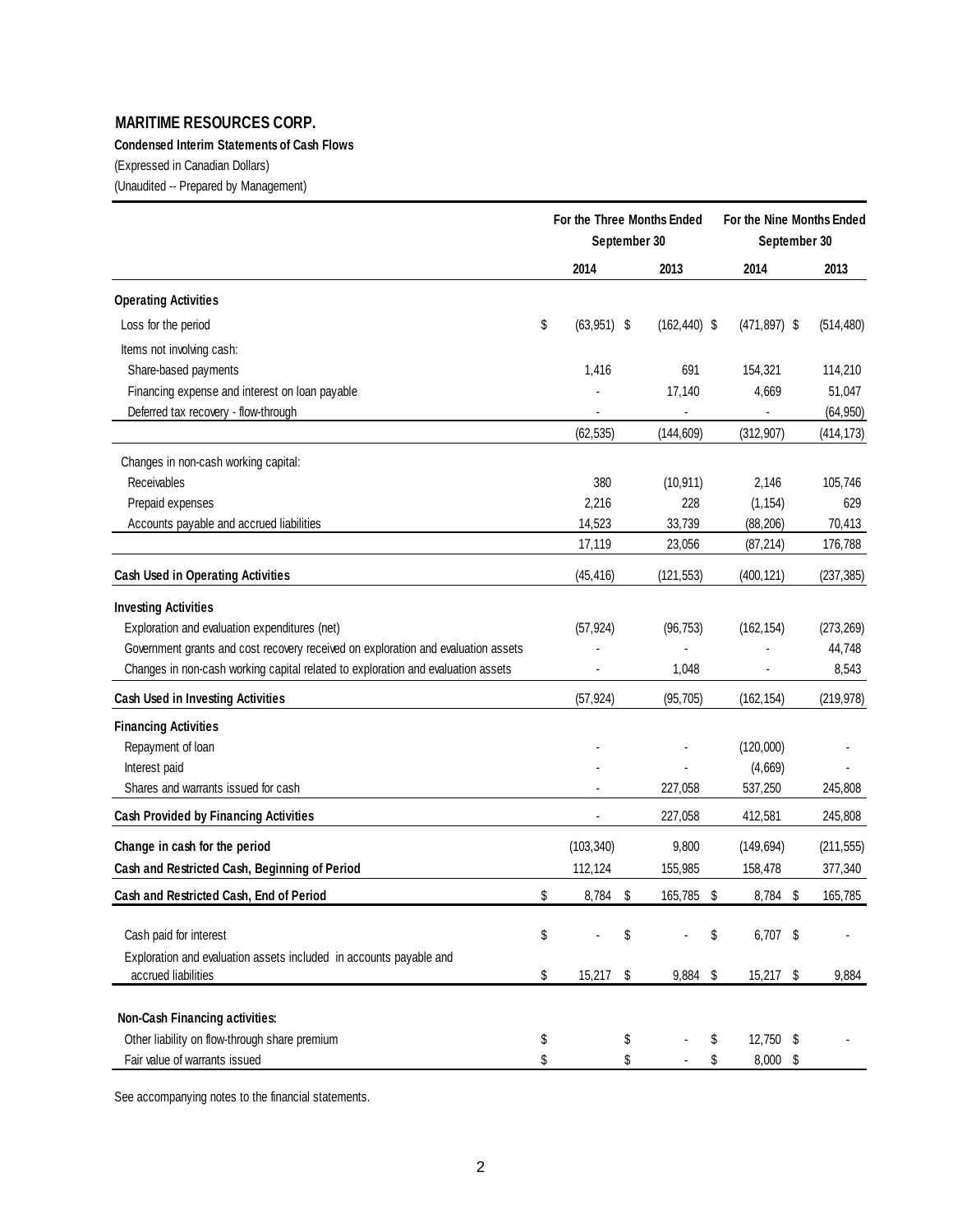**Condensed Interim Statements of Changes in Equity**

(Expressed in Canadian Dollars)

(Unaudited -- Prepared by Management)

|                                                                                                    |       |                                       |           |    |                        |    | Share-based                |    |                |   | Total                          |
|----------------------------------------------------------------------------------------------------|-------|---------------------------------------|-----------|----|------------------------|----|----------------------------|----|----------------|---|--------------------------------|
|                                                                                                    | Note  | <b>Share Capital</b><br><b>Shares</b> | Amount    |    | Warrants               |    | <b>Payments</b><br>Reserve |    | <b>Deficit</b> |   | Shareholders'<br><b>Equity</b> |
| Balance, December 31, 2012                                                                         |       | 30,524,825                            | 4,698,373 |    | 102,664                | S  | 355,304                    | \$ | (855, 319)     | S | 4,301,022                      |
| Loss for the period                                                                                |       |                                       |           |    |                        |    |                            |    | (514, 480)     |   | (514, 480)                     |
| Exercise of stock options                                                                          |       | 400.000                               | 80,000    |    |                        |    |                            |    |                |   | 80,000                         |
| Exercise of warrants                                                                               |       | 663,230                               | 165,808   |    | (19, 897)              |    |                            |    |                |   | 145,911                        |
| Non-cash transactions                                                                              |       |                                       |           |    |                        |    |                            |    |                |   |                                |
| Reclassification of share-based payments on options exercise                                       |       |                                       | 52,354    |    |                        |    | (52, 354)                  |    |                |   |                                |
| Transfer of fair value assigned under IFRS on exercise of warrants                                 |       |                                       | 19,897    |    |                        |    |                            |    |                |   | 19,897                         |
| Share-based payments                                                                               |       |                                       |           |    |                        |    | 114,210                    |    |                |   | 114,210                        |
| Transfer of share-based payments expired                                                           |       |                                       |           |    |                        |    | (14, 824)                  |    | 14,824         |   |                                |
| Balance, September 30, 2013                                                                        |       | 31,588,055                            | 5,016,432 |    | 82,767                 | S  | 402,336                    | \$ | (1, 354, 975)  | S | 4,146,560                      |
| Loss for the period                                                                                |       |                                       |           |    |                        |    |                            |    | (82, 462)      |   | (82, 462)                      |
| Exercise of warrants                                                                               |       | 1,815,075                             | 453,768   |    |                        |    |                            |    |                |   | 453,768                        |
| Non-cash transactions                                                                              |       |                                       |           |    |                        |    |                            |    |                |   |                                |
| Share-based payments                                                                               |       |                                       |           |    |                        |    | 316                        |    |                |   | 316                            |
| Transfer of fair value assigned under IFRS on exercise of warrants<br>Transfer of warrants expired |       |                                       | 54,452    |    | (54, 452)<br>(28, 315) |    |                            |    | 28,315         |   |                                |
|                                                                                                    |       |                                       |           |    |                        |    |                            |    |                |   |                                |
| Balance, December 31, 2013                                                                         |       | 33,403,130                            | 5,524,652 | \$ |                        | \$ | 402,652                    | S  | (1,409,122)    | S | 4,518,182                      |
| Loss for the period                                                                                |       |                                       |           |    |                        |    |                            |    | (471, 897)     |   | (471, 897)                     |
| Shares and warrants issued upon private placement                                                  | 13(b) | 2,098,000                             | 529,250   |    | 8,000                  |    |                            |    |                |   | 537,250                        |
| Non-cash transactions                                                                              |       |                                       |           |    |                        |    |                            |    |                |   |                                |
| Other liability on flow-through share premium                                                      | 11    |                                       | (12, 750) |    |                        |    |                            |    |                |   | (12, 750)                      |
| Share-based payments                                                                               |       |                                       |           |    |                        |    | 154,321                    |    |                |   | 154,321                        |
| Transfer of share-based payments expired                                                           |       |                                       |           |    |                        |    | (1,774)                    |    | 1,774          |   |                                |
| Balance, September 30, 2014                                                                        |       | 35,501,130                            | 6,041,152 | S. | 8,000                  | S  | 555,199                    | \$ | (1,879,245)    | S | 4,725,106                      |

See accompanying notes to the financial statements.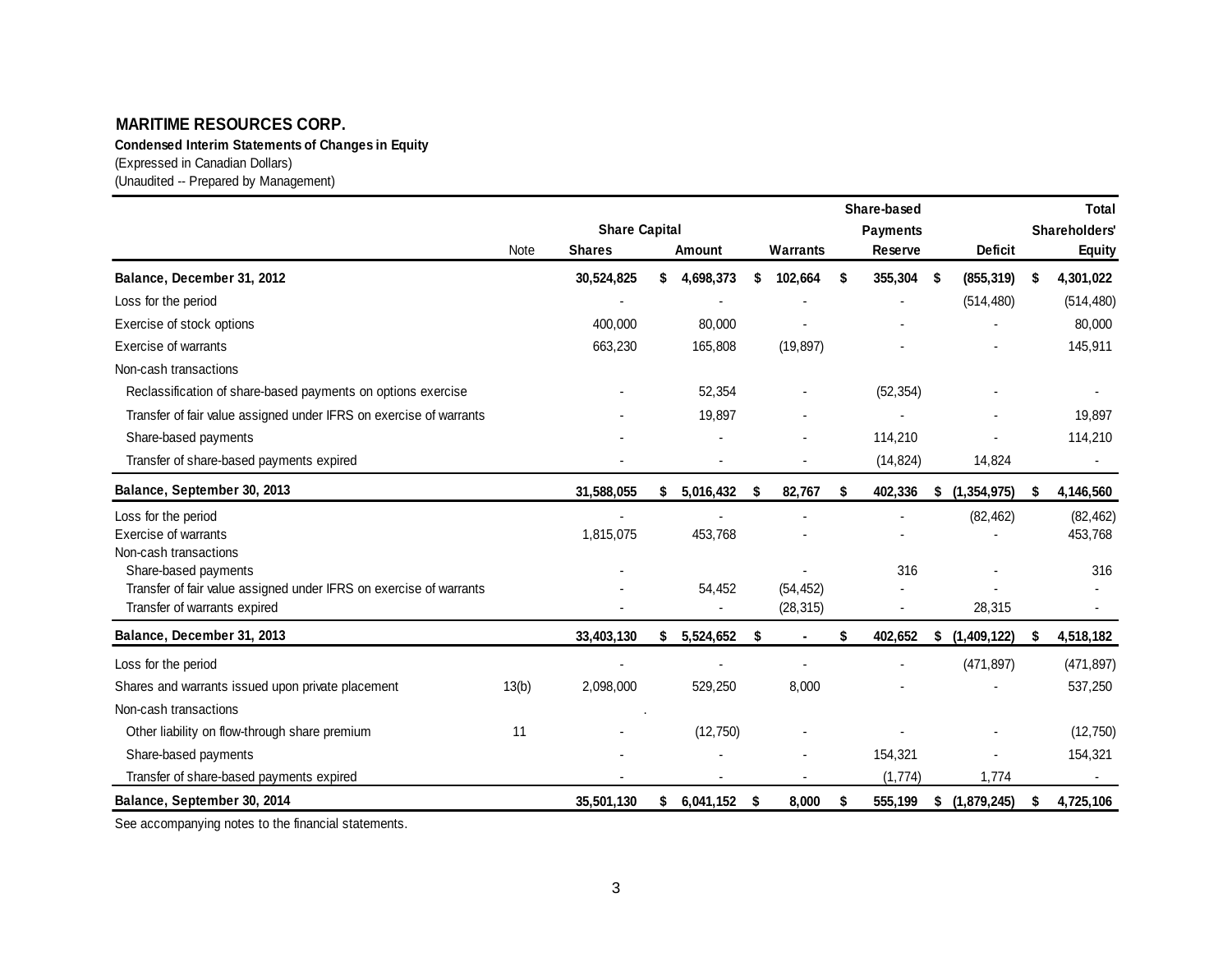Notes to Condensed Interim Financial Statements For the Nine Months Ended September 30, 2014 and 2013 (Expressed in Canadian Dollars) (Unaudited – Prepared by Management)

## **1. NATURE OF OPERATIONS AND ABILITY TO CONTINUE AS A GOING CONCERN**

Maritime Resources Corp. (the "Company" or "Maritime") was incorporated under the *Business Corporations Act* (British Columbia) on May 14, 2007. The principal activities of the Company are the exploration of resource properties in Green Bay, Newfoundland, Canada. The Company is considered to be in the exploration stage.

The address of the Company's corporate office and principal place of business is Suite 615 – 800 West Pender Street, Vancouver, British Columbia, Canada, V6C 2V6.

These condensed interim financial statements of the Company have been prepared in accordance with International Financial Reporting Standards ("IFRS") on a going concern basis, which contemplates that the Company will be able to realize its assets and discharge its liabilities in the normal course of business. Accordingly, these financial statements do not include any adjustments to the amounts and classification of assets and liabilities that might be necessary should the Company be unable to continue as a going concern.

The Company's continuing operations as intended are dependent upon its ability to identify, evaluate and negotiate the acquisition of, participation in or interest in new properties, assets or business opportunities, and raise additional funds by way of equity financings. Any acquisition may be subject to shareholder and regulatory approval and obtaining the necessary financing. Should the Company be unable to complete such a transaction, its ability to raise sufficient financing to maintain operations may be impaired. The available funds are insufficient to continue operations for the ensuing year. Although the Company has been successful at raising funds in the past through the issuance of share capital, it is uncertain whether it will be successful in doing so in the future. These material uncertainties may cast significant doubt on the Company's ability to continue as a going concern.

## **2. STATEMENT OF COMPLIANCE**

These condensed interim financial statements have been prepared in accordance with IAS 34, *Interim Financial Reporting,* as issued by the International Accounting Standards Board ("IASB") and interpretations issued by the International Financial Reporting Interpretations Committee ("IFRIC"). The financial statements have been prepared on a historical basis, using the accrual basis of accounting except for cash flow information. They do not include all of the information required for full annual financial statements, and should be read in conjunction with the Company's audited financial statements as at and for the year ended December 31, 2013. Accordingly accounting policies applied are the same as those applied in the Company's annual financial statements which are filed on SEDAR at www.sedar.com.

These financial statements were authorized for issue by the Board of Directors on November 18, 2014.

#### **3. SIGNIFICANT ACCOUNTING POLICIES**

(a) Use of estimates and judgment

The preparation of financial statements requires management to make judgments, estimates and assumptions that affect the application of policies and reported amounts of assets and liabilities, and revenue and expenses. The estimates and associated assumptions are based on historical experience and various other factors that are believed to be reasonable under the circumstances, the results of which form the basis of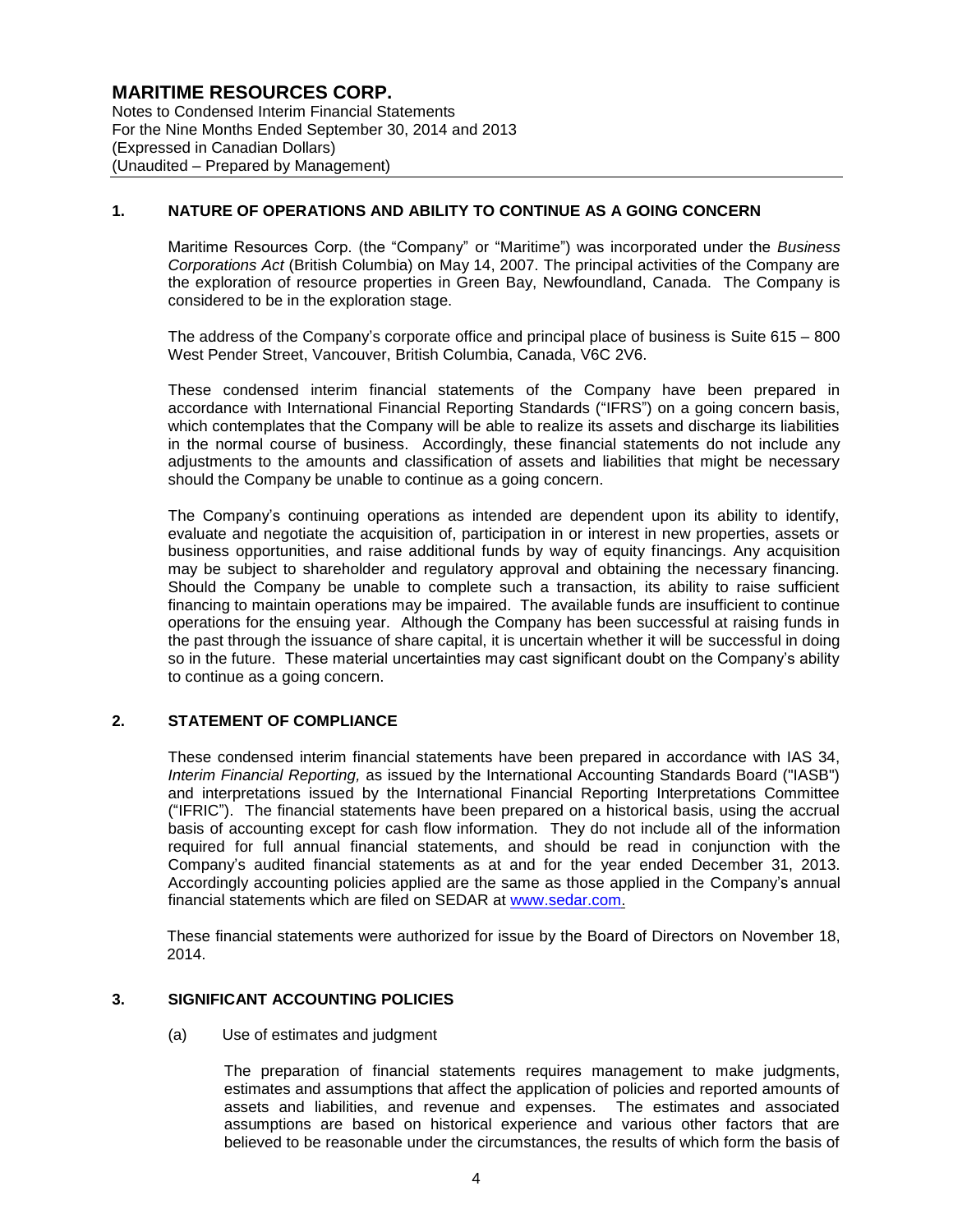Notes to Condensed Interim Financial Statements For the Nine Months Ended September 30, 2014 and 2013 (Expressed in Canadian Dollars) (Unaudited – Prepared by Management)

> making the judgments about carrying values of assets and liabilities that are not readily apparent from other sources. Actual results may differ from these estimates.

> The estimates and underlying assumptions are reviewed on an ongoing basis. Revisions to accounting estimates are recognized in the period in which the estimate is revised if the revision affects only that period or in the period of the revision and further periods if the review affects both current and future periods.

> Critical judgments exercised in the application of accounting policies and estimates having the most significant effects on the amounts recognized in these financial statements include:

> *Economic recoverability and profitability of future economic benefits of exploration and evaluation assets* – Management has determined that exploration, evaluation and related costs incurred which were capitalized may have future economic benefits and may be economically recoverable. Management uses several criteria in its assessments of economic recoverability and probability of future economic benefits, including geological and other technical information, a history of conversion of mineral deposits with similar characteristics to its properties, evaluation of permitting and environmental issues and other such factors.

> *Valuation of share-based payments, agent compensation and finders' warrants* – The Company uses the Black-Scholes Pricing Model for valuation of *share*-based payments, agent compensation and finders' warrants, which requires the input of subjective assumptions including expected price volatility, interest rate, and forfeiture rate. Changes in the input assumptions can materially affect the fair value estimate and the Company's results and equity reserves.

> *Income taxes* – In assessing the probability of realizing deferred tax assets, management makes estimates related to expectation of future taxable income, applicable tax opportunities, expected timing of reversals of existing temporary differences and the likelihood that tax position taken will be sustained upon examination by applicable tax authorities. In making its assessments, management gives additional weight to positive and negative evidence that can be objectively verified.

> While management believes that these estimates are reasonable, actual results could differ from those estimates and could impact future results of operation and cash flows.

#### (b) Flow-through shares and unit offerings

At the time of closing a financing involving flow-through shares, the Company allocates the gross proceeds received (i.e. the "flow-through share premium") as follows:

- Share capital the market value of the share.
- Flow-through share premium recorded as a liability and equal to the estimated premium, if any, investors pay for the flow-through feature based on the residual value method.
- Warrants recorded as reserves based on the residual value method.

Thereafter, as qualifying resource expenditures are incurred, these costs are expensed and the flow-through share premium is amortized to profit or loss.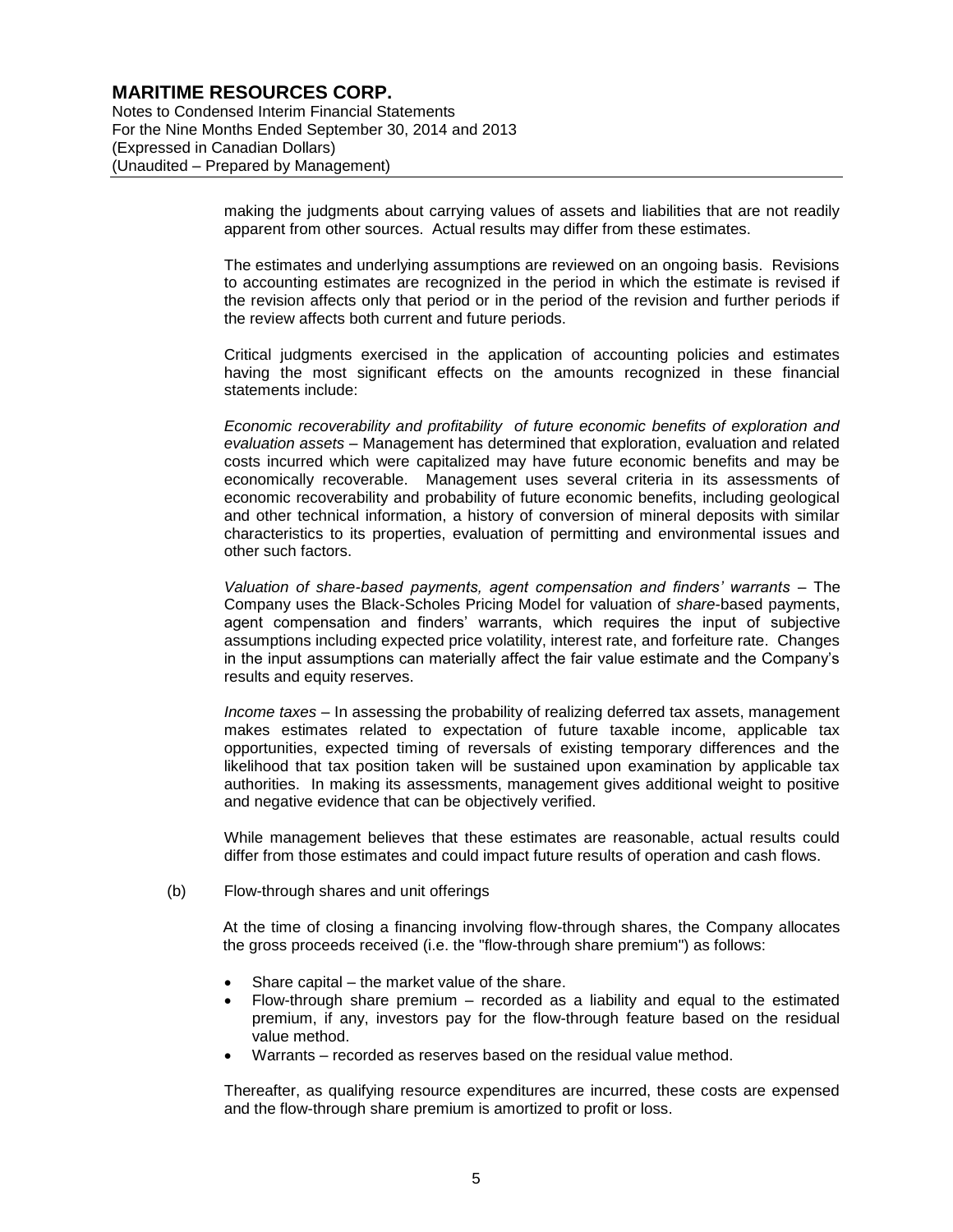Notes to Condensed Interim Financial Statements For the Nine Months Ended September 30, 2014 and 2013 (Expressed in Canadian Dollars) (Unaudited – Prepared by Management)

> At the end of each reporting period, the Company reviews its tax position and records an adjustment to its deferred tax expense/liability accounts for taxable temporary differences, including those arising from the transfer of tax benefits to investors through flow-through shares. For this adjustment, the Company considers the tax benefits (of qualifying resource expenditures already incurred) to have been effectively transferred, if it has formally renounced those expenditures at any time (before or after the end of the reporting period).

> The Company may also be subject to a Part XII.6 tax on flow-through proceeds renounced under the Look-back Rule, in accordance with Government of Canada flowthrough regulations. When applicable, this tax is accrued and recorded to profit or loss.

> Proceeds received on the issuance of units, consisting of common shares and warrants, are allocated first to common shares based on the quoted market price of the common shares at the time the units are priced, then to the flow-through tax premium, if any and thereafter to warrants.

(c) Segmented information

The Company has one operating segment, mineral exploration and development, and operates in one geographical segment, being Canada.

(d) Comparative figures

Certain comparative figures have been reclassified to conform with the current period's presentation.

(e) IAS 32, "Financial Instruments: Presentation"

The Company adopted IAS 32 effective with January 1, 2014. The Company has evaluated the impact of this standard on its financial statements, and believes it has no impact on the statements of financial position or results of operations.

#### **4. FINANCIAL INSTRUMENTS**

The Company has classified its cash, including any restricted cash, as Fair Value through Profit or Loss ("FVTPL") (using level 1 of the fair value hierarchy); receivables (excluding tax arrangements) as loans and receivables; and accounts payable and accrued liabilities and loans as other financial liabilities.

The carrying values of cash and restricted cash, accounts receivables and accounts payable approximate their fair values due to the short-term maturity of these financial instruments.

The Company's financial instruments (net of accruals) as at September 30, 2014 and December 31, 2013 are as follows:

|                              |   | <b>September 30, 2014</b> |   | December 31, 2013 |
|------------------------------|---|---------------------------|---|-------------------|
| <b>Financial assets</b>      |   |                           |   |                   |
| Cash                         | S | 8.784                     | S | 158,478           |
| <b>Financial liabilities</b> |   |                           |   |                   |
| Accounts payable             | S | 57.204                    | S | 11,155            |
| Loans and interest payable   |   | -                         |   | 122,038           |
|                              |   | 57.204                    | S | 133.193           |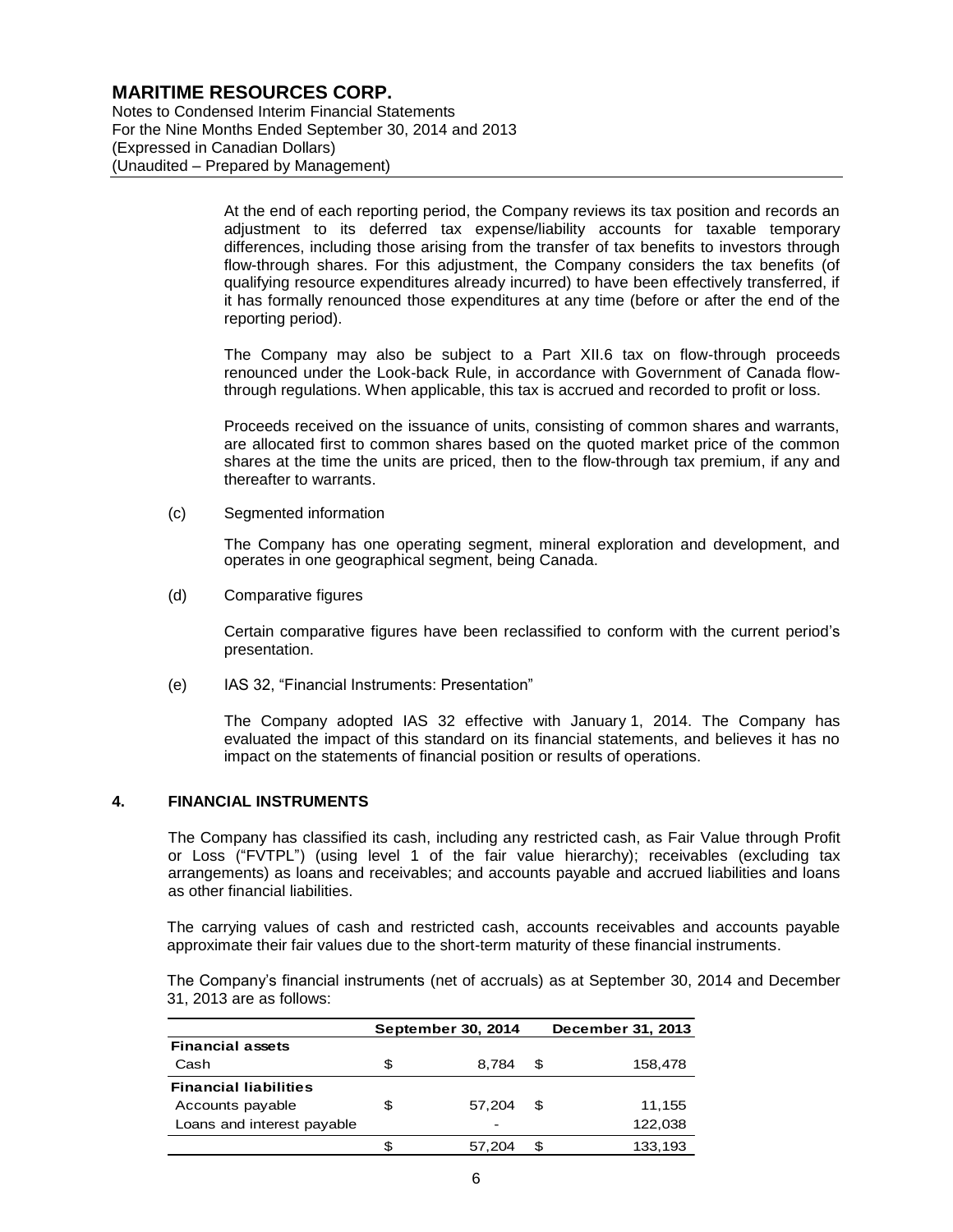Notes to Condensed Interim Financial Statements For the Nine Months Ended September 30, 2014 and 2013 (Expressed in Canadian Dollars) (Unaudited – Prepared by Management)

#### **5. FINANCIAL RISK MANAGEMENT**

(a) Credit risk

Credit risk is the risk that a counter party to a financial instrument will fail to discharge its contractual obligations. The Company is exposed to credit risk with respect to its cash, restricted cash and receivables, other than Goods and Services Tax ("GST"). The maximum exposure to loss arising from accounts receivable is equal to their carrying amounts.

The Company manages credit risk with respect to its cash by maintaining demand deposits with a major Canadian financial institution; however, this exposes the Company's cash to concentration of credit risk as all amounts are held at a single institution.

(b) Liquidity risk

Liquidity risk is the risk that the Company will encounter difficulty in satisfying financial obligations as they become due. The Company manages its liquidity risk by forecasting cash flows from operations and anticipated investing and financing activities. The Company is exposed to liquidity risk.

(c) Market risk

Market risk is the risk that the fair value or future cash flows of a financial instrument will fluctuate due to changes in market prices. Market risk comprises three types of risk: interest rate risk, foreign currency risk and other price risk.

(i) Interest rate risk

Interest rate risk consists of two components:

- (a) To the extent that payments made or received on the Company's monetary assets and liabilities are affected by changes in the prevailing market interest rates, the Company is exposed to interest rate cash flow risk; and
- (b) To the extent that changes in prevailing market rates differ from the interest rate in the Company's monetary assets and liabilities, the Company is exposed to interest rate price risk.

The Company is not exposed to significant interest rate risk due to the short-term maturity of its monetary assets and liabilities.

(ii) Foreign currency risk

Foreign currency risk is the risk that the fair value or future cash flows of a financial instrument will fluctuate due to changes in foreign exchange rates. The Company is not exposed to foreign currency risk as its monetary assets and liabilities are denominated in Canadian dollars.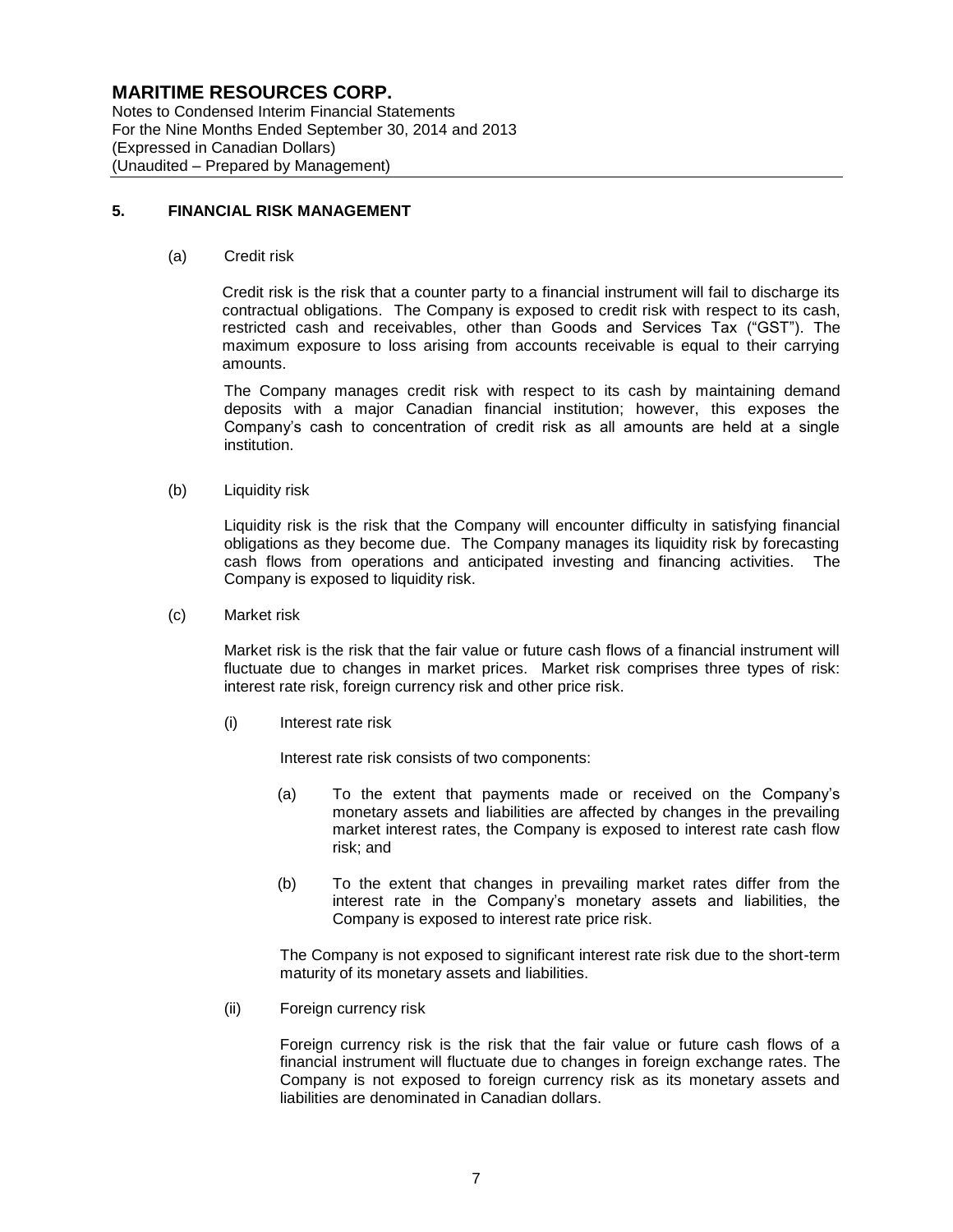Notes to Condensed Interim Financial Statements For the Nine Months Ended September 30, 2014 and 2013 (Expressed in Canadian Dollars) (Unaudited – Prepared by Management)

(iii) Other price risk

Other price risk is the risk that the fair value or future cash flows of a financial instrument will fluctuate due to changes in market prices, other than those arising from interest rate risk or foreign currency risk. The Company is not exposed to other price risk.

There were no changes in the Company's approach to managing the above risks.

## **6. CASH**

|      |       | September 30, 2014 December 31, 2013 |
|------|-------|--------------------------------------|
| Cash | 8.784 | 158.478                              |

Exploration funds raised through the issuance of flow-through shares are required to be spent on mineral exploration related activities in Canada only. There were no restricted funds as of September 30, 2014 and December 31, 2013.

## **7. RECEIVABLES**

|                                |            |     | September 30, 2014 December 31, 2013 |
|--------------------------------|------------|-----|--------------------------------------|
| <b>GST</b> receivable<br>Other | 7.232<br>- | -96 | 7.261<br>2.117                       |
|                                | 7.232      |     | 9.378                                |

#### **8. EXPLORATION AND EVALUATION ASSETS**

The Company owns a 100% interest in the Green Bay property, subject to a 2% net smelter return royalty on future production from the property with the exception of production from the Orion deposit. Expenditures incurred on the Green Bay property during the periods ended September 30, 2014 and December 31, 2013 are as follows:

|                                        | September 30, 2014 | December 31, 2013 |
|----------------------------------------|--------------------|-------------------|
| Balance at the beginning of the period | \$<br>4,600,234    | \$<br>4,302,405   |
| Exploration costs:                     |                    |                   |
| Drilling                               | 2,100              | 5,988             |
| Geology and reports writing            | 141,206            | 277,621           |
| Geochemistry                           | 7,193              |                   |
| Property                               | 26,872             | 12,162            |
| Trenching                              |                    | 11,489            |
| Mettallurgy                            |                    | 16,132            |
| Reports                                |                    | 18,300            |
| Other                                  |                    | 10,035            |
|                                        | 177,371            | 351,727           |
| Less:                                  |                    |                   |
| Recoveries & Grants                    |                    | (53,898)          |
| Net additions                          | 177,371            | 297,829           |
| Balance at the end of the period       | \$<br>4,777,605    | \$<br>4,600,234   |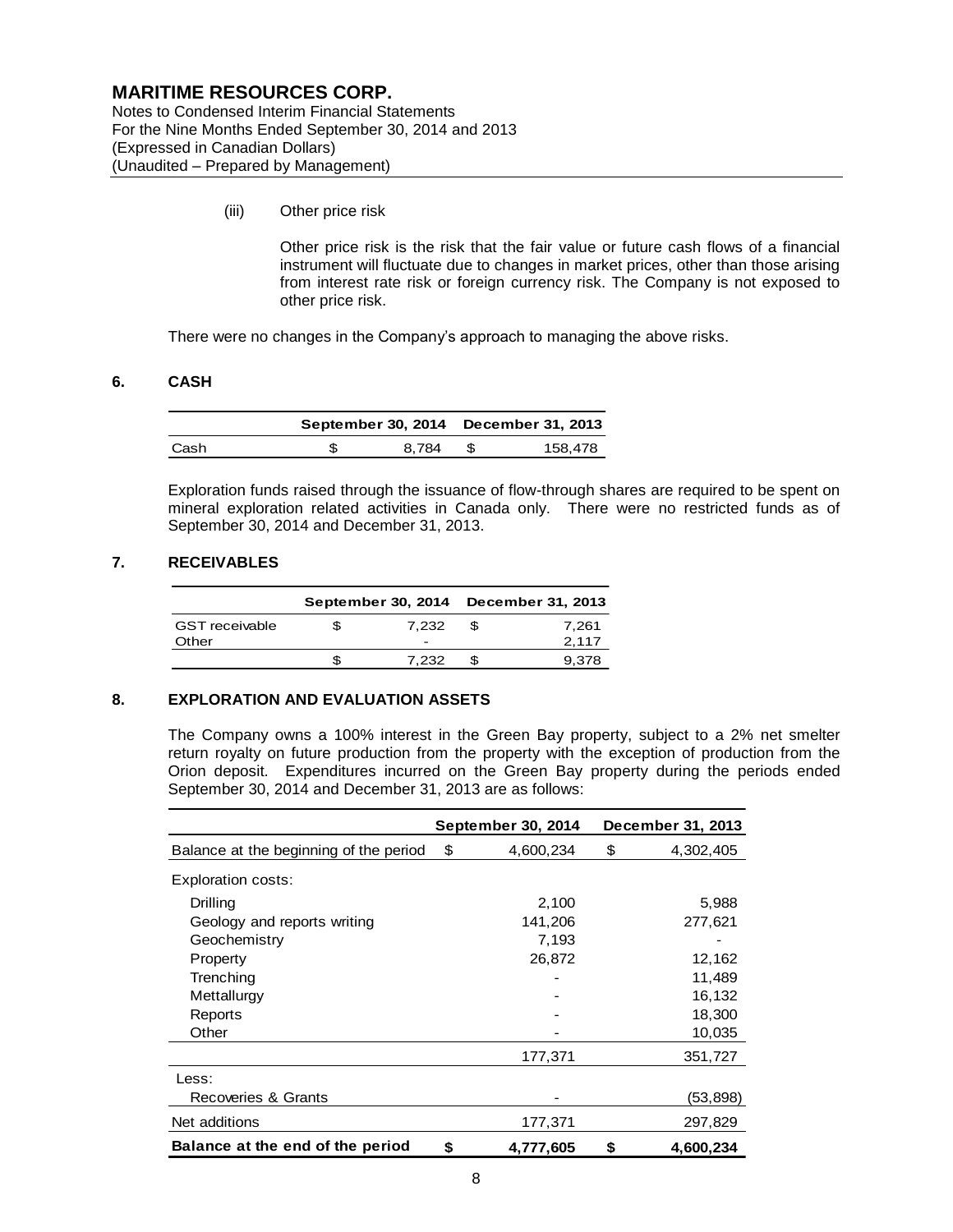Notes to Condensed Interim Financial Statements For the Nine Months Ended September 30, 2014 and 2013 (Expressed in Canadian Dollars) (Unaudited – Prepared by Management)

|                                                                                                                                                                                                                                                                                                                                                | September 30, 2014               | December 31, 2013                         |
|------------------------------------------------------------------------------------------------------------------------------------------------------------------------------------------------------------------------------------------------------------------------------------------------------------------------------------------------|----------------------------------|-------------------------------------------|
| Accounts payable<br><b>Accrued liabilities</b><br>Interest payable<br>Due to related parties                                                                                                                                                                                                                                                   | \$<br>11,764<br>10,500<br>45,439 | \$<br>6,014<br>15,000<br>2,038<br>117,641 |
|                                                                                                                                                                                                                                                                                                                                                | \$<br>67,704                     | \$<br>140,693                             |
| <b>LOANS</b>                                                                                                                                                                                                                                                                                                                                   |                                  |                                           |
| On November 7, 2012, the Company completed loan arrangeme<br>("Notes") for total proceeds of \$400,000. The Notes matured<br>interest of 10% per annum. In connection with these loans, th<br>lenders, issued in the aggregate 400,000 common shares at a t<br>transaction cost was amortized and expensed prior to December                   |                                  |                                           |
| During the year ended December 31, 2013, the Company repa<br>\$280,000 and interest of \$42,317 to some of the lenders. The<br>arrangement for total principal of \$120,000, with interest bearing<br>demand.                                                                                                                                  |                                  |                                           |
| On May 22, 2014, the Company repaid the remaining principal of<br>by way of \$707 in cash, issuance of securities, as to 104,000 nor<br>defined in Note 13(b)) at \$0.25 per unit, and 400,000 common sh<br>(Note 13(b)).                                                                                                                      |                                  |                                           |
| <b>OTHER LIABILITY</b>                                                                                                                                                                                                                                                                                                                         |                                  |                                           |
| Other liability of \$12,750 consists of the tax premium portion<br>issued at \$0.30 per unit in May and June 2014 (Note 13(b)). The<br>prices and issued prices, net of the value of the one warrant issu<br>a liability in accordance with IFRS. It will be reversed into earni<br>the incurred eligible expenditures at the end of the year. |                                  |                                           |
| <b>CAPITAL MANAGEMENT</b>                                                                                                                                                                                                                                                                                                                      |                                  |                                           |
| The Company defines capital as all components of shareholders'<br>Board of Directors does not establish quantitative return on capita<br>the nature of the Company's business. The Company does not<br>to any externally imposed capital requirements.                                                                                         |                                  |                                           |
| The Company raises capital through the issuance of its share<br>fund operations, and the identification and evaluation of ex<br>Company has been successful at raising funds in the past throu<br>there can be no assurance that it will continue to be able to do so                                                                          |                                  |                                           |
| There were no changes to the Company's approach to capital<br>month period ended September 30, 2014. The Company is not s<br>capital restrictions.                                                                                                                                                                                             |                                  |                                           |

## **9. ACCOUNTS PAYABLE AND ACCRUED LIABILITIES**

#### **10. LOANS**

On November 7, 2012, the Company completed loan arrangements by way of promissory notes ("Notes") for total proceeds of \$400,000. The Notes matured on October 31, 2013 and bore interest of 10% per annum. In connection with these loans, the Company, as a bonus to the lenders, issued in the aggregate 400,000 common shares at a total fair value of \$68,000, which transaction cost was amortized and expensed prior to December 31, 2013.

During the year ended December 31, 2013, the Company repaid, in the aggregate, principal of \$280,000 and interest of \$42,317 to some of the lenders. The Company re-entered into a loan arrangement for total principal of \$120,000, with interest bearing at 10% per annum and due on demand.

On May 22, 2014, the Company repaid the remaining principal of \$120,000 and interest of \$6,707 by way of \$707 in cash, issuance of securities, as to 104,000 non-flow-through units (as those are defined in Note 13(b)) at \$0.25 per unit, and 400,000 common shares at \$0.25 per common share (Note 13(b)).

#### **11. OTHER LIABILITY**

Other liability of \$12,750 consists of the tax premium portion of 255,000 flow-through shares issued at \$0.30 per unit in May and June 2014 (Note 13(b)). The difference between the closing prices and issued prices, net of the value of the one warrant issued with each share, is treated as a liability in accordance with IFRS. It will be reversed into earnings as the Company renounces the incurred eligible expenditures at the end of the year.

#### **12. CAPITAL MANAGEMENT**

The Company defines capital as all components of shareholders' equity and debt obligations. The Board of Directors does not establish quantitative return on capital criteria for management due to the nature of the Company's business. The Company does not pay dividends and is not subject to any externally imposed capital requirements.

The Company raises capital through the issuance of its share capital and promissory notes to fund operations, and the identification and evaluation of exploration assets. Although the Company has been successful at raising funds in the past through issuance of common shares, there can be no assurance that it will continue to be able to do so in the future.

There were no changes to the Company's approach to capital management during the nine month period ended September 30, 2014. The Company is not subject to any externally imposed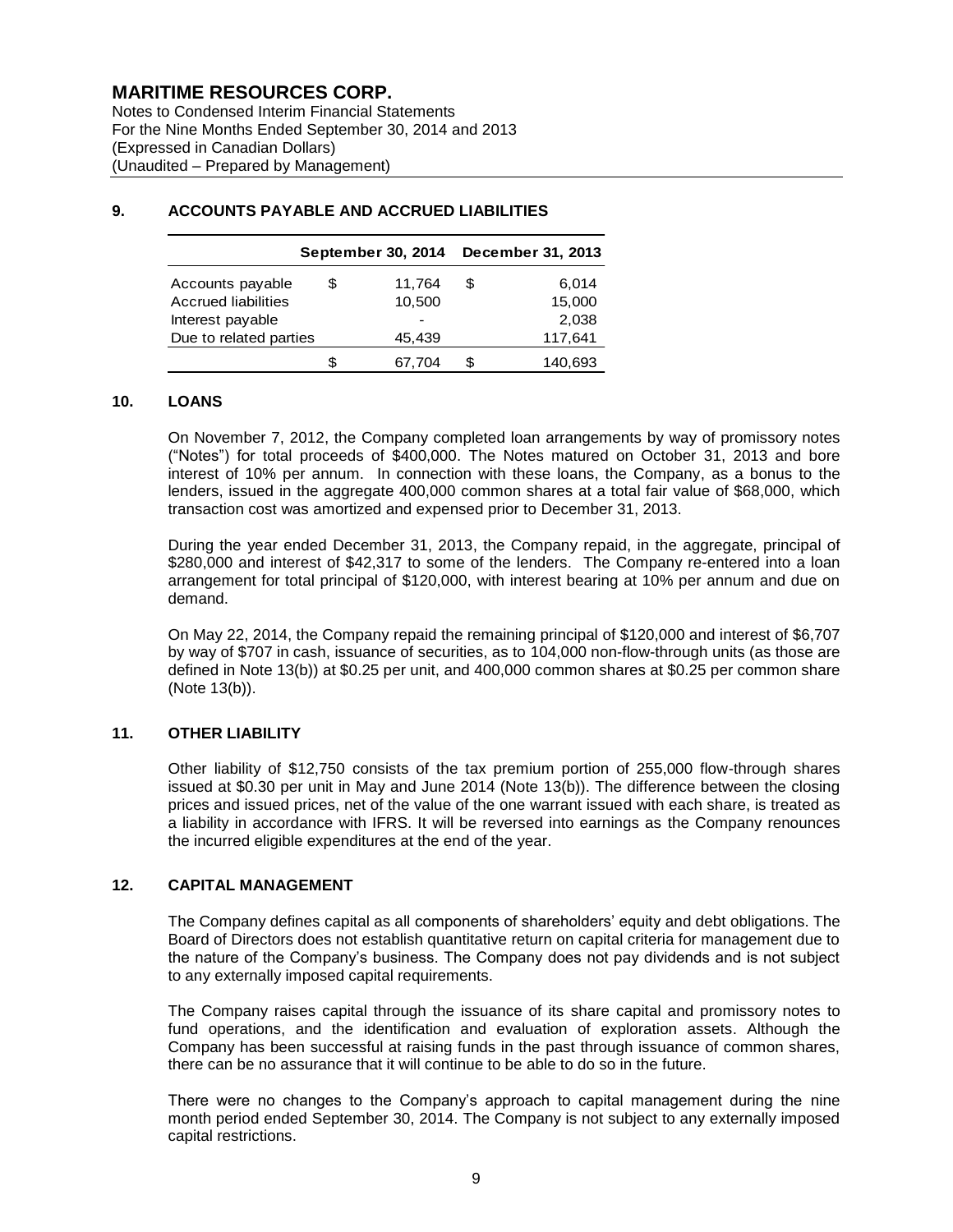Notes to Condensed Interim Financial Statements For the Nine Months Ended September 30, 2014 and 2013 (Expressed in Canadian Dollars) (Unaudited – Prepared by Management)

## **13. SHARE CAPITAL**

#### (a) Authorized

Unlimited number of common shares without par value

(b) Issued

On May 9, 2014, the Company announced a non-brokered private placement ("Private Placement") for gross proceeds of up to \$750,000 by way of up to 2,400,000 non-flowthrough units ("NFT Units") at \$0.25 per NFT Unit and up to 500,000 flow-through units ("FT Units") at \$0.30 per FT Unit. Each NFT Unit consists of one non-flow-through common share and one share purchase warrant ("Warrant'). Each FT Unit consists of one flow-through common share and one Warrant. All Warrants are non-transferable, and each Warrant entitles the holder to purchase one non-flow-through common share at a price of \$0.35 per common share for 12 months following the date of closing.

The Company closed the first tranche of the Private Placement on May 22, 2014, for total gross proceeds of \$511,250, as to 235,000 FT Units and 913,000 NFT Units, such that it issued 235,000 flow-through common shares, 913,000 common shares, and a total of 1,148,000 Warrants allowing for the purchase of up to, in the aggregate, 1,148,000 common shares at \$0.35 until May 21, 2015. The Company also issued 850,000 common shares at \$0.25 per common share pertaining to the settlement of debt and interest thereon (Note 10). Of the NFT Units issued, 104,000 were issued in settlement of debt and interest thereon (Note 10).

The Company closed the second and final tranche of the Private Placement on June 18, 2014 for total gross proceeds of \$26,000, as to 20,000 FT Units and 80,000 NFT Units, such that it issued 20,000 flow-through common shares, 80,000 common shares, and a total of 100,000 Warrants allowing for the purchase of up to, in the aggregate, 100,000 common shares at \$0.35 until June 17, 2015.

No finders' fees were paid in connection with the Private Placement.

#### (c) Stock options

The Company has a "rolling" stock option plan for its directors, officers, employees and consultants. The terms of the plan provide for options to be granted to a maximum of 10% of the issued and outstanding common shares of the Company at the time of grant of the stock options. The exercise price of each option shall not be less than the minimum price permitted by the policies of the TSX Venture Exchange, and the options may be granted for a maximum term of ten years from the date of grant. The Company records the fair value of all options granted using the Black-Scholes model as sharebased payment expense over the vesting period of the options. Vesting terms are determined by the Board of Directors.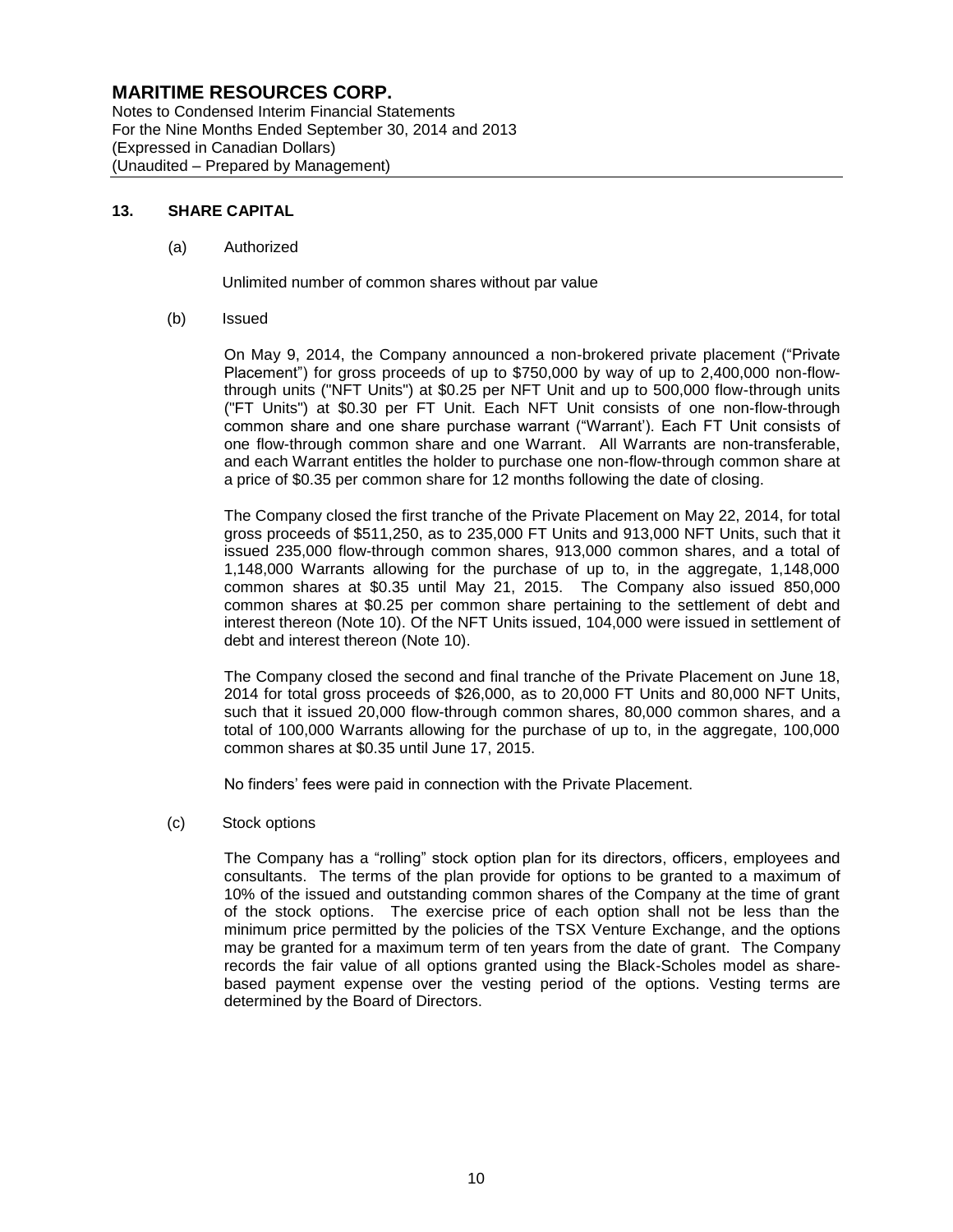Notes to Condensed Interim Financial Statements For the Nine Months Ended September 30, 2014 and 2013 (Expressed in Canadian Dollars) (Unaudited – Prepared by Management)

> A summary of the Company's stock options as at September 30, 2014 and December 31, 2013 and changes during the periods then ended follows:

|                                                 | Number of<br><b>Options</b> | Weighted<br>Average |
|-------------------------------------------------|-----------------------------|---------------------|
| Outstanding, December 31, 2012                  | 2.325.000                   | \$<br>0.176         |
| Granted                                         | 675,000                     | \$<br>0.200         |
| Exercised                                       | (400,000)                   | \$<br>0.200         |
| Expired                                         | (175,000)                   | \$<br>0.229         |
| Outstanding, September 30 and December 31, 2013 | 2.425.000                   | \$<br>0.175         |
| Granted                                         | 660,000                     | \$<br>0.280         |
| Expired                                         | (10,000)                    | \$<br>0.200         |
| Outstanding, September 30 2014                  | 3,075,000                   | \$<br>0.198         |
| Exercisable, September 30 2014                  | 3.063.750                   | \$<br>0.197         |

During the nine month period ended September 30, 2014, options allowing for the purchase of up to 660,000 common shares were granted (nine month period ended September 30, 2013: 675,000) and options allowing for the purchase of up to 10,000 common shares expired (nine month period ended September 30, 2013: 175,000). At September 30, 2014, options allowing for the purchase, in the aggregate, of 3,063,750 (September 30, 2013: 2,412,500) shares were vested and exercisable, with a weighted average exercise price of \$0.197 (September 30, 2013: \$0.175) per share and a weighted average remaining contractual life of 2.55 (September 30, 2013: 2.98) years.

The Company has estimated the forfeiture rate to be 0.00%. Expected volatility was determined based on the historical movements in the closing price of the Company's, or comparable companies' stocks for a length of time to the expected life of each option.

The fair value of options granted is estimated at the time of the each grant using the Black-Scholes option pricing model, with weighted average assumptions for the grants as follows:

|                                 | 2014  | 2013  |
|---------------------------------|-------|-------|
| Risk-free interest rate         | 1.53% | 1.41% |
| Expected dividend yield         | Nil   | Nil   |
| Expected stock price volatility | 125%  | 127%  |
| Expected option life in years   | 5     | 5     |

As at September 30, 2014, stock options outstanding were as follows:

|               |                 |               | <b>Weighted Average</b>      | Weighted                     |
|---------------|-----------------|---------------|------------------------------|------------------------------|
| <b>Number</b> | <b>Exercise</b> | <b>Expiry</b> | <b>Remaining Contractual</b> | Average                      |
| of Options    | <b>Price</b>    | <b>Date</b>   |                              | Life in Years Exercise Price |
| 1,000,000     | \$0.150         | $01-Cct-15$   |                              |                              |
| 150,000       | \$0.165         | 26-Nov-15     |                              |                              |
| 390,000       | \$0,200         | 14-Dec-16     |                              |                              |
| 200,000       | \$0.175         | 26-Apr-17     |                              |                              |
| 675,000       | \$0.200         | $21 - Jan-18$ |                              |                              |
| 660,000       | \$0.280         | 29-May-19     |                              |                              |
| 3,075,000     |                 |               | 2.56                         | 0.198                        |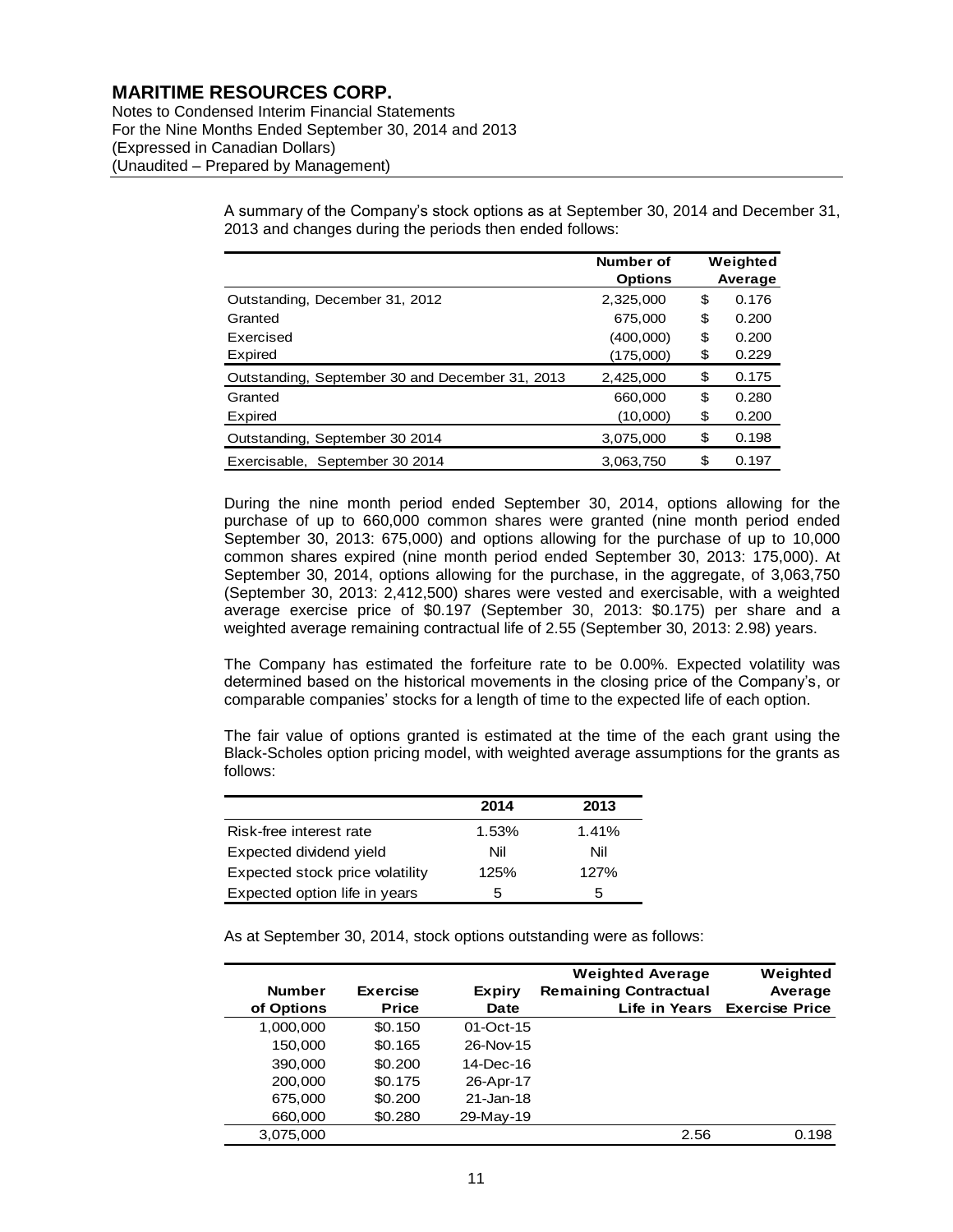Notes to Condensed Interim Financial Statements For the Nine Months Ended September 30, 2014 and 2013 (Expressed in Canadian Dollars) (Unaudited – Prepared by Management)

> Share-based payments on options vested for the nine months ended September 30, 2014 and 2013 were charged to operations as follows:

|                       |              | For the Three Months Ended |      |                          | For the Nine Month Ended |              |      |         |  |
|-----------------------|--------------|----------------------------|------|--------------------------|--------------------------|--------------|------|---------|--|
|                       | September 30 |                            |      |                          |                          | September 30 |      |         |  |
|                       |              | 2014                       | 2013 |                          |                          | 2014         | 2013 |         |  |
| Accounting            | \$           |                            | \$   | -                        | \$                       | 5,905        | \$   | 4,253   |  |
| Consulting            |              |                            |      | 691                      |                          | 68,500       |      | 60,239  |  |
| Investor relations    |              | 1.416                      |      | $\overline{\phantom{a}}$ |                          | 1,969        |      | 2,931   |  |
| Salaries and benefits |              |                            |      |                          |                          | 77,947       |      | 46,787  |  |
|                       |              | 1.416                      | S.   | 691                      |                          | 154.321      | \$   | 114.210 |  |

## **14. WARRANTS**

During the nine months ended September 30, 2014, the Company issued 1,248,000 share purchase warrants in connection with the private placement. All the warrants entitle the holder to purchase one common share at a price of \$0.35, with 1,148,000 of the warrants expiring on May 21, 2015 and 100,000 expiring on June 17, 2015. The warrants were valued using the residual method (Note 3(b)), such that the 1,148,000 warrants issued on May 22, 2014 were valued at \$Nil and 200,000 warrants issued on June 18, 2014 were valued at \$8,000.

A summary of the status of the Company's warrants as at December 31, 2013 and September 30, 2014 follows:

|                                                | <b>Number of Warrants</b> | Amount | <b>Expiry Date</b>       |           |
|------------------------------------------------|---------------------------|--------|--------------------------|-----------|
| Outstanding and exercisable, December 31, 2013 | $\overline{\phantom{a}}$  | S      | $\overline{\phantom{0}}$ |           |
| Issued during the period                       |                           |        |                          |           |
| Private placement                              |                           |        |                          |           |
| - Tranche 1                                    | 1,148,000                 |        | $\overline{\phantom{a}}$ | 21-May-15 |
| - Tranche 2                                    | 100,000                   |        | 8,000                    | 17-Jun-15 |
| Outstanding, September 30, 2014                | 1,248,000                 | \$.    | 8,000                    |           |

## **15. RELATED PARTY TRANSACTIONS**

#### (a) Services

The Company's related parties consist of directors, executive officers, significant shareholders and companies controlled or influenced by them. The Company also has an arrangement with an administration and exploration services contractor in which a director is a shareholder. For the periods ended September 30, 2014 and 2013 the Company incurred fees and expenses\* in the normal course of operations, in connection with those parties.

|                       |  |        |    | For the Three Months Ended | For the Nine Months Ended |         |   |                    |  |
|-----------------------|--|--------|----|----------------------------|---------------------------|---------|---|--------------------|--|
| September 30, 2014    |  |        |    | September 30, 2013         | September 30, 2014        |         |   | September 30, 2013 |  |
| Consulting            |  | 23,400 |    | 36,900                     | \$                        | 113.767 | S | 114.700            |  |
| Directors' fees       |  |        |    | 22,500                     |                           | ٠       |   | 67,500             |  |
| Geological consulting |  | 16.200 |    | 16.200                     |                           | 48.600  |   | 48,600             |  |
|                       |  | 39,600 | \$ | 75.600                     |                           | 162,367 |   | 230,800            |  |

\* Excluding shares-based payments on vesting of incentive stock options using the Black-Scholes Pricing Model.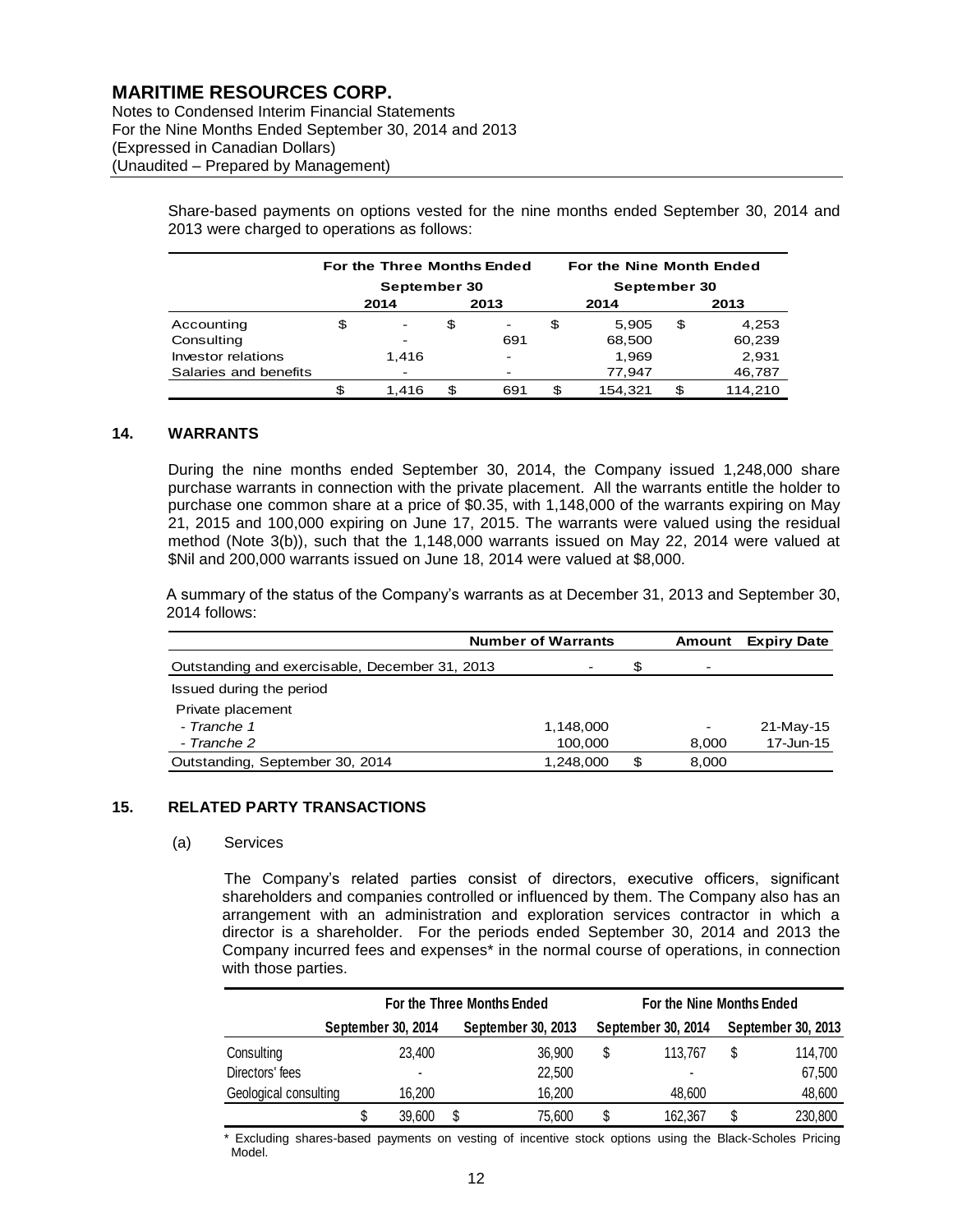Notes to Condensed Interim Financial Statements For the Nine Months Ended September 30, 2014 and 2013 (Expressed in Canadian Dollars) (Unaudited – Prepared by Management)

> During the nine months ended September 30, 2014, the Company was charged \$47,121 (September 30, 2013 - \$75,597) by a company related by virtue of common directorship and which, at September 30, 2014, held approximately 32% of the Company's issued and outstanding shares, in respect of office administration, accounting, rent, insurance and investor relations expenses. At September 30, 2014, accounts payable and accrued liabilities included \$3,848 (September 30, 2013: \$4,340) owed to that party.

(b) Compensation of key management personnel

Key management personnel consist of the directors and executive officers of the Company. The remuneration, including stock-based compensation, of key management personnel follows:

|                                                                                                                                                                                                                                                                                                                                                                                                                                                                                                                                                                                                                                                                                                                                                                                                                                                                                                                                                                       | For the Three Months Ended |                    |    |                          | For the Nine Months Ended |                    |
|-----------------------------------------------------------------------------------------------------------------------------------------------------------------------------------------------------------------------------------------------------------------------------------------------------------------------------------------------------------------------------------------------------------------------------------------------------------------------------------------------------------------------------------------------------------------------------------------------------------------------------------------------------------------------------------------------------------------------------------------------------------------------------------------------------------------------------------------------------------------------------------------------------------------------------------------------------------------------|----------------------------|--------------------|----|--------------------------|---------------------------|--------------------|
|                                                                                                                                                                                                                                                                                                                                                                                                                                                                                                                                                                                                                                                                                                                                                                                                                                                                                                                                                                       |                            | September 30, 2014 |    | September 30, 2013       | September 30, 2014        | September 30, 2013 |
| Consulting                                                                                                                                                                                                                                                                                                                                                                                                                                                                                                                                                                                                                                                                                                                                                                                                                                                                                                                                                            | \$                         | 23,400             | \$ | 36,900                   | \$<br>113,767             | \$<br>114,700      |
| Directors' fees                                                                                                                                                                                                                                                                                                                                                                                                                                                                                                                                                                                                                                                                                                                                                                                                                                                                                                                                                       |                            |                    |    | 22,500                   |                           | 67,500             |
| Geological consulting                                                                                                                                                                                                                                                                                                                                                                                                                                                                                                                                                                                                                                                                                                                                                                                                                                                                                                                                                 |                            | 16,200             |    | 16,200                   | 48,600                    | 48,600             |
| Share-based payments                                                                                                                                                                                                                                                                                                                                                                                                                                                                                                                                                                                                                                                                                                                                                                                                                                                                                                                                                  |                            |                    |    | $\overline{\phantom{a}}$ | 121,646                   | 93,574             |
|                                                                                                                                                                                                                                                                                                                                                                                                                                                                                                                                                                                                                                                                                                                                                                                                                                                                                                                                                                       | \$                         | 39,600             | \$ | 75,600                   | \$<br>284,013             | \$<br>324,374      |
| for their services, as to \$1,500 per month for each non-executive director. On May 16,<br>2014, the Company elected to terminate the arrangement effective January 1, 2014,<br>pursuant to which the Company wrote off directors' fees in the amount of \$22,500. On<br>May 22, 2014, the Company issued 450,000 common shares valued at \$0.25 per share<br>to its non-executive directors, to settle fees of \$112,500 accrued to December 31, 2013.<br>At September 30, 2014, accounts payable and accrued liabilities included \$24,745<br>(September 30, 2013: \$Nil) in respect of a former CEO's fees, \$11,176 in respect of<br>administration and consulting to a company in which a director is a shareholder, and<br>\$5,670 in respect of geological consulting to a company controlled by a common director.<br>Key management personnel were not paid post-employment benefits, termination<br>benefits or other long-term benefits during the period. |                            |                    |    |                          |                           |                    |
| <b>SEQUENT EVENTS</b>                                                                                                                                                                                                                                                                                                                                                                                                                                                                                                                                                                                                                                                                                                                                                                                                                                                                                                                                                 |                            |                    |    |                          |                           |                    |
| On October 15, 2014 the Company announced its intent, subject to regulatory approval, to<br>proceed with a loan arrangement for a term of one year whereby the Company can borrow up<br>to \$400,000 (\$150,000 received). Under the terms of the loan agreement, lenders will be<br>paid 10% interest and will receive a 20% bonus, payable in shares of the Company at a<br>deemed price of \$0.15 per share.                                                                                                                                                                                                                                                                                                                                                                                                                                                                                                                                                       |                            |                    |    |                          |                           |                    |
| On October 15, 2014 the Company granted incentive stock options allowing for the purchase<br>of up to, in the aggregate, 200,000 common shares of the Company at a price of \$0.15 per<br>share until October 15, 2019.                                                                                                                                                                                                                                                                                                                                                                                                                                                                                                                                                                                                                                                                                                                                               |                            |                    |    |                          |                           |                    |
| On November 17, 2014, the Company announced entering into a Letter of Intent ("LOI") with<br>Rambler Metals and Mining PLC ("Rambler") which includes evaluating the economic                                                                                                                                                                                                                                                                                                                                                                                                                                                                                                                                                                                                                                                                                                                                                                                         |                            |                    |    |                          |                           |                    |

## **16. SUBSEQUENT EVENTS**

- a) On October 15, 2014 the Company announced its intent, subject to regulatory approval, to proceed with a loan arrangement for a term of one year whereby the Company can borrow up to \$400,000 (\$150,000 received). Under the terms of the loan agreement, lenders will be paid 10% interest and will receive a 20% bonus, payable in shares of the Company at a deemed price of \$0.15 per share.
- b) On October 15, 2014 the Company granted incentive stock options allowing for the purchase of up to, in the aggregate, 200,000 common shares of the Company at a price of \$0.15 per share until October 15, 2019.
- c) On November 17, 2014, the Company announced entering into a Letter of Intent ("LOI") with